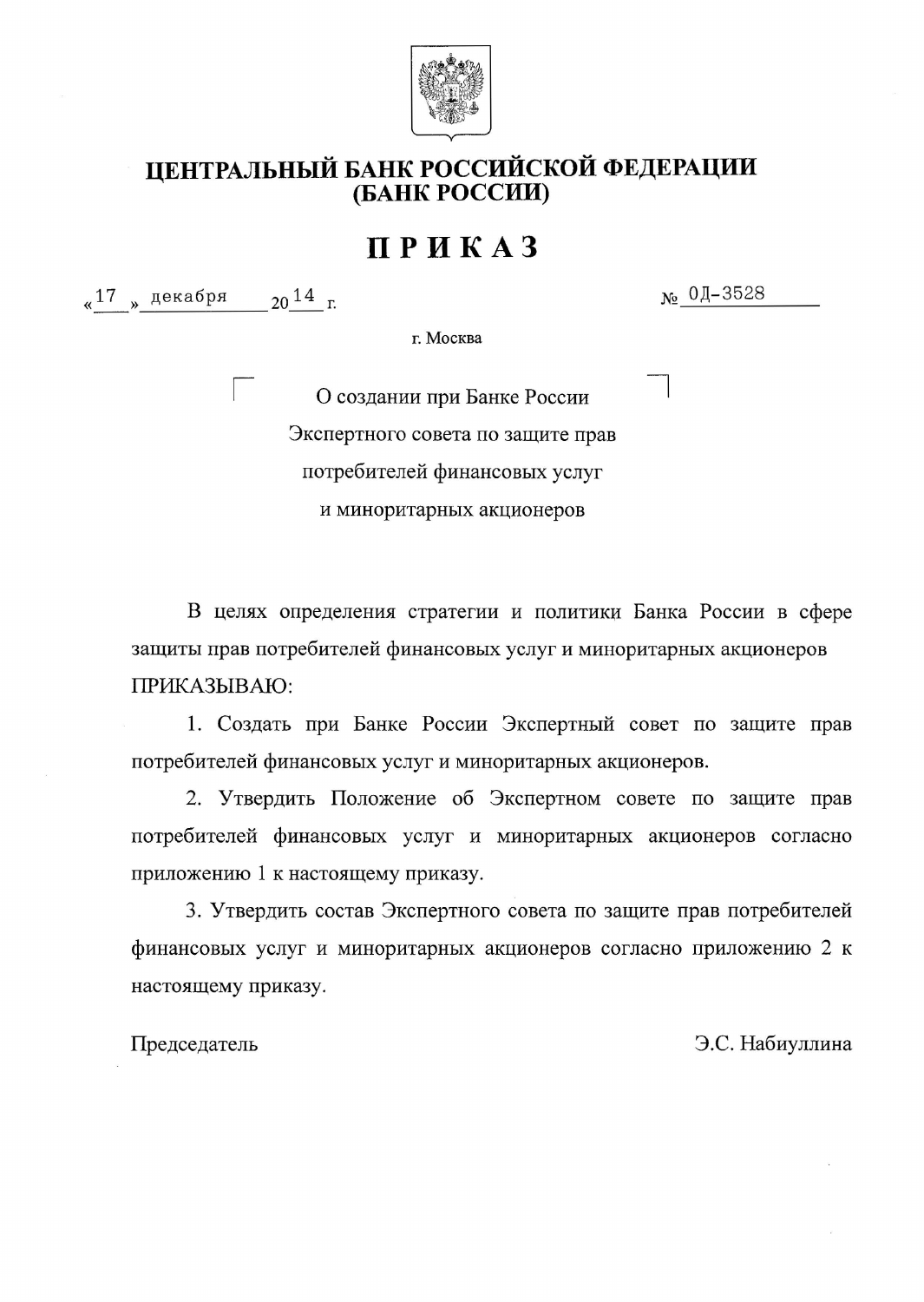Приложение 1 к приказу Банка России от 17 декабря 2014 г.  $N<sup>0</sup>$  01-3528

#### Положение

об Экспертном совете по защите прав потребителей финансовых услуг и миноритарных акционеров

#### I. Общие положения

1.1. Настоящее Положение определяет статус, задачи, функции и порядок деятельности Экспертного совета формирования  $\, {\rm N}$  $\overline{10}$ защите прав потребителей финансовых услуг и миноритарных акционеров (далее - Совет).

1.2. Совет является совещательно-консультативным органом при Банке России.

1.3. Задачей Совета является:

выработка рекомендаций по актуальным вопросам в области защиты прав потребителей финансовых услуг и миноритарных акционеров;

экспертно-консультационная поддержка Банка России по вопросам регулирования финансовой сферы с точки зрения защиты прав потребителей финансовых услуг и миноритарных акционеров.

1.4. В целях решения поставленных задач Совет осуществляет следующие функции:

представление аналитических материалов, касающихся ситуации на финансовом рынке в сфере защиты прав потребителей финансовых услуг и миноритарных акционеров;

предложений совершенствованию подготовка  $\overline{a}$ развитию  $\, {\bf N}$ регулирования финансовой сферы в части защиты прав потребителей финансовых услуг и миноритарных акционеров, в том числе подготовка предложений по внесению изменений в нормативные правовые акты Российской Федерации.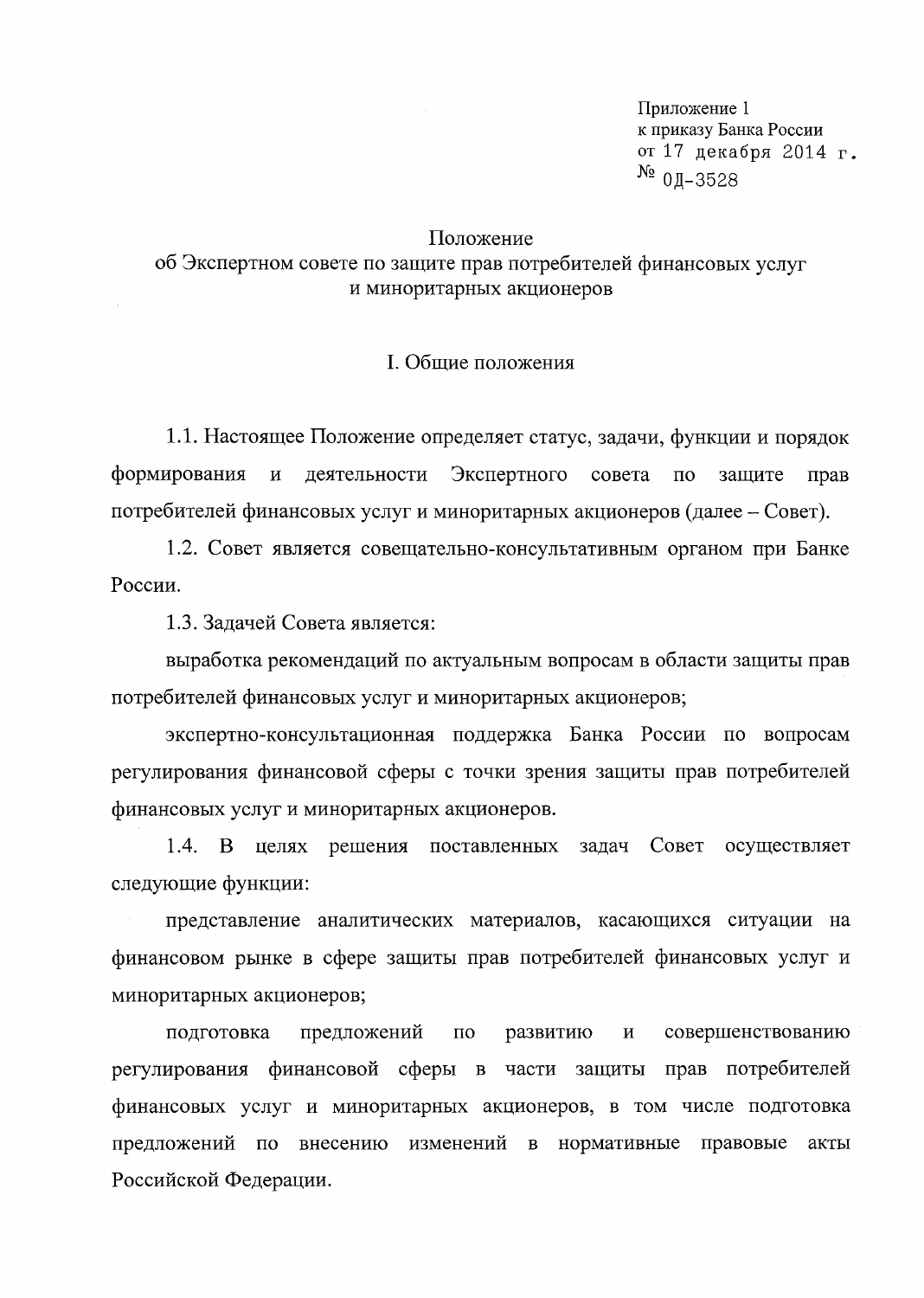1.5. Организационное сопровождение деятельности Совета обеспечивает Служба по защите прав потребителей финансовых услуг и миноритарных акционеров Банка России (далее - Служба).

II. Порядок формирования Совета и права членов Совета

2.1. Совет формируется на основе добровольного участия в его деятельности.

2.2. Для вхождения в состав Совета кандидаты направляют в Службу письмо с просьбой о включении в состав Совета. Служба в установленном Банком России порядке рассматривает письмо и готовит предложения для включения указанного кандидата в состав Совета.

2.3. Членами Совета могут быть граждане Российской Федерации и иностранные граждане.

2.4. В состав членов Совета не могут входить служащие Банка России.

2.5. Совет возглавляет член Совета, избранный из числа кандидатур, рекомендованных Банком России, посредством голосования на первом заседании Совета (далее – Председатель Совета).

2.6. Председатель Совета:

вносит предложения в повестку дня заседания Совета, в состав экспертов и иных лиц, приглашаемых на заседание Совета;

проводит заседания Совета;

подписывает протоколы заседаний Совета;

решает иные вопросы, связанные с реализацией задач Совета, а также решений Совета.

2.7. Состав Совета утверждается приказом Банка России.

2.8. Члены Совета вправе:

вносить предложения по организации заседаний Совета;

предлагать вопросы для включения в повестку дня заседания Совета;

материалами, выносимыми на предварительно знакомиться  $\mathbf{c}$ рассмотрение Совета;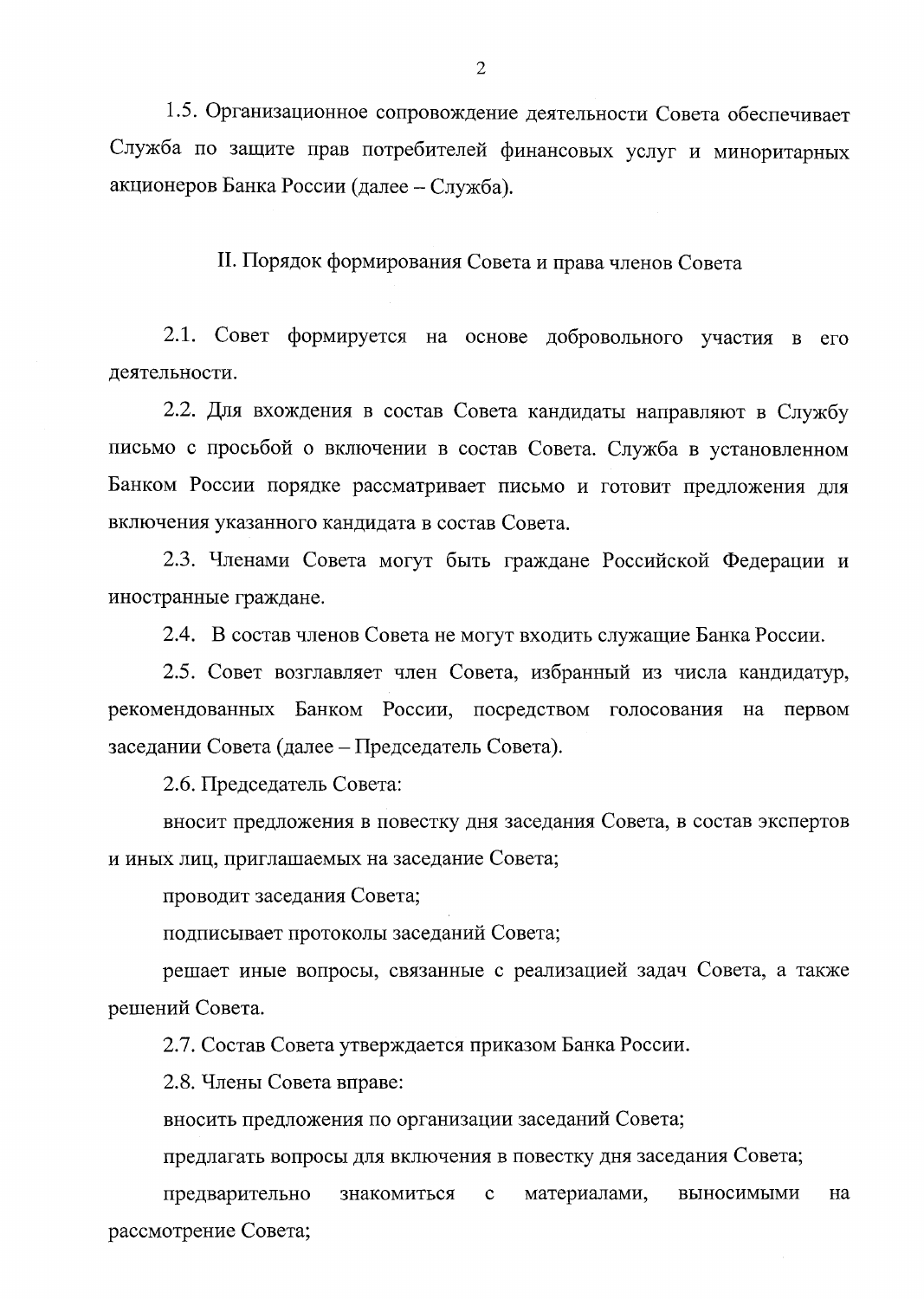вносить предложения о создании рабочих групп при Совете, в том числе предложения по персональному составу таких групп;

прекращать свое участие в составе Совета путем подачи письменного уведомления.

2.9. Члены Совета исполняют свою деятельность на общественных началах.

2.10. Секретарем Совета является работник Службы, который назначается руководителем указанной Службы.

2.11. Секретарь Совета:

осуществляет организационное обеспечение заседаний Совета;

составляет проект повестки дня заседания Совета, организует подготовку материалов к заседаниям Совета;

информирует членов Совета о месте, времени проведения и повестке дня обеспечивает заседания Совета. необходимыми ИХ справочноинформационными материалами;

оформляет протоколы заседаний Совета и информирует Совет о реализации принятых им решений;

подписывает протоколы заседаний Совета.

### III. Порядок деятельности Совета

3.1. Заседания Совета проводятся по инициативе Председателя Совета или членов Совета по мере необходимости, но не реже одного раза в год.

3.2. Заседание Совета проводится в форме собрания (совместного присутствия членов Совета для обсуждения вопросов повестки дня заседания Совета и принятия решений по ним).

3.3. Если инициатором проведения заседания Совета является один из членов Совета, OH должен направить информационные материалы  $\, {\rm N}$ предложения в проект повестки дня заседания Совета Председателю Совета. Председатель Совета не позднее 5 рабочих дней назначает дату заседания Совета.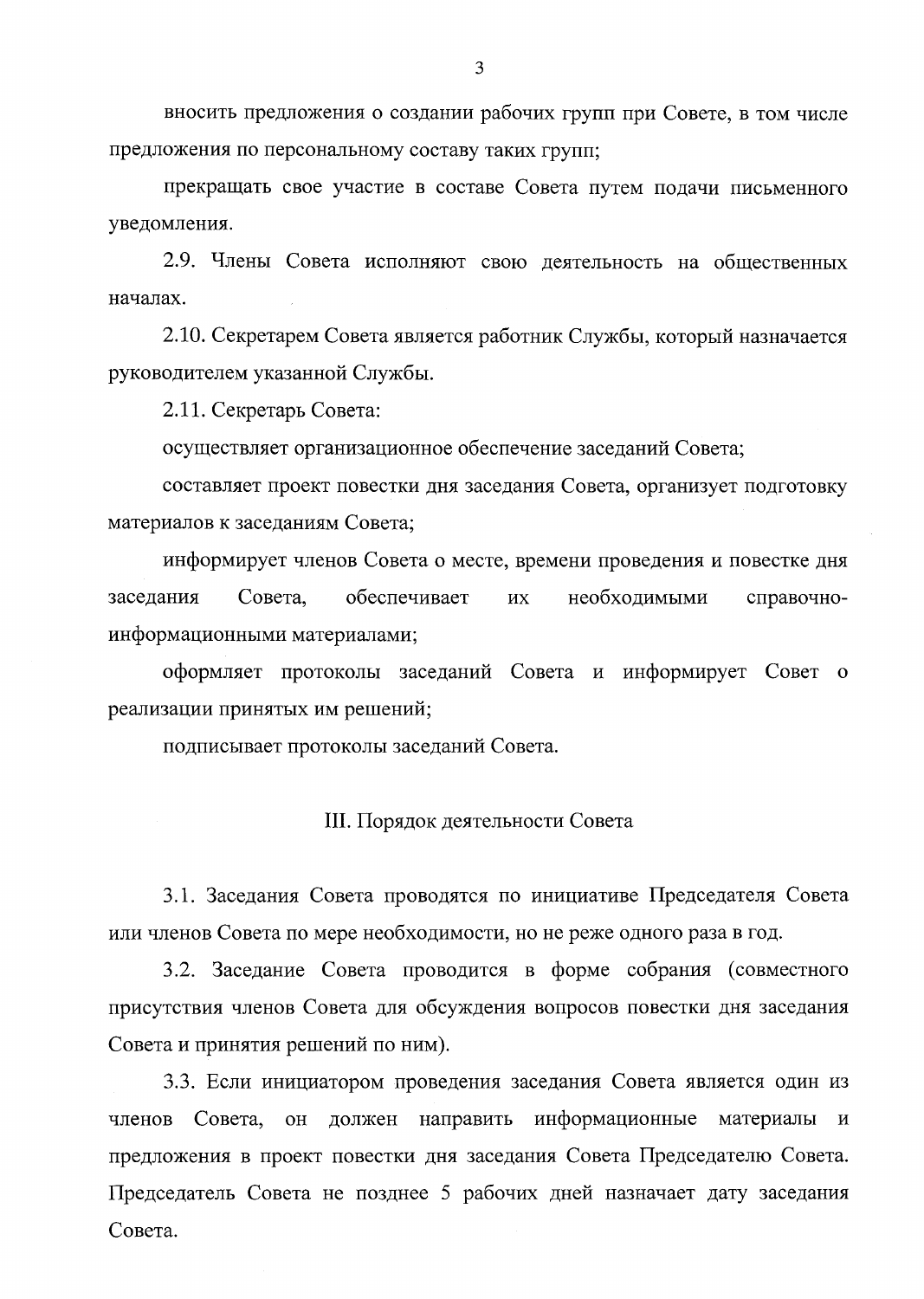3.4. О предстоящем заседании члены Совета оповещаются за 10 рабочих дней до даты его проведения. За 5 рабочих дней до даты заседания члены Совета вправе предоставить свои предложения по повестке дня заседания Совета Председателю Совета.

3.5. Члены Совета участвуют в его работе лично и не вправе делегировать свои полномочия другим лицам.

Заседание Совета правомочно, если на нем присутствует не менее половины членов Совета.

3.6. Служба формирует и утверждает повестку дня заседания Совета, состав экспертов и иных лиц, приглашаемых на заседание Совета, определяет время и место проведения заседаний Совета.

Члены Совета не вправе принимать решения  $\Pi$ O вопросам, He включенным в повестку дня заседания Совета, а также изменять повестку дня заседания Совета.

3.7. Решение Совета принимается простым большинством голосов от общего числа присутствующих на заседании членов Совета.

3.8. По итогам заседания Совета не позднее 5 рабочих дней со дня его проведения составляется протокол, который подписывается Председателем Совета. Текст протокола направляется членам Совета посредством электронной почты.

3.9. В случае отсутствия члена Совета на заседании Совета он вправе представить свое мнение по рассматриваемым вопросам в письменной форме.

 $\overline{\mathcal{A}}$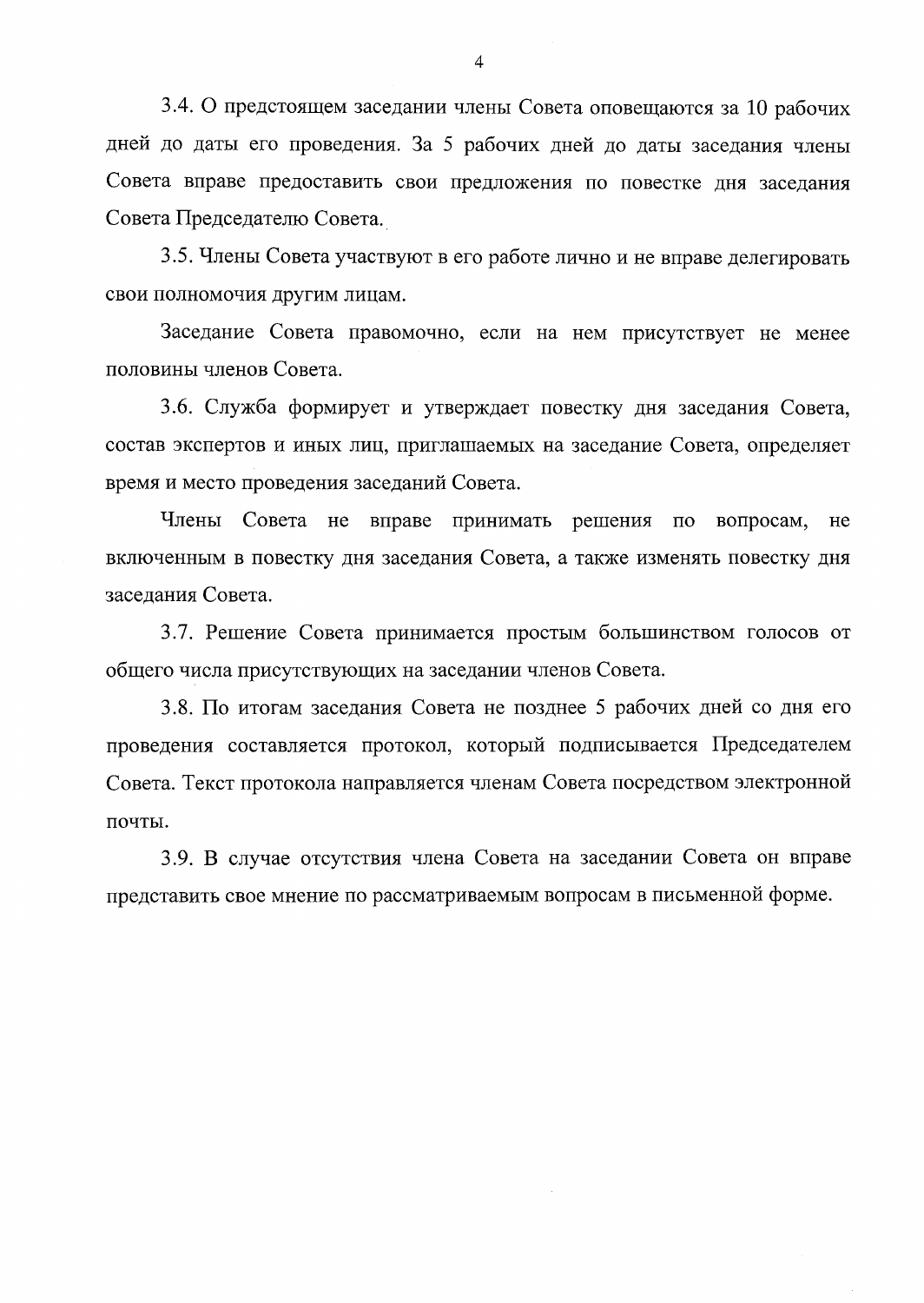Приложение 2 к приказу Банка России от 17 декабря 2014 г. № 0Д-3528

вице-президент

профессионалов

(некоммерческой)

управления

ассоциация

Правового

акционерного

организации

## Состав

## Экспертного совета по защите прав потребителей финансовых услуг и миноритарных акционеров

| Абалихина         | заместитель<br>$\blacksquare$ | директора             | автономной |
|-------------------|-------------------------------|-----------------------|------------|
| Наталья Юрьевна   | некоммерческой                | организации «Институт |            |
| (по согласованию) | развития финансовых рынков»   |                       |            |

Артемьев - президент Общероссийской общественной Андрей Дмитриевич «Всероссийская организации лига (по согласованию) защитников потребителей»

Бунин Российского президент союза Павел Борисович автостраховщиков (по согласованию)

саморегулируемой

начальник

Саморегулируемой

партнерства

организации

исполнительный

финансового рынка «САПФИР»

«Национальная фондовая ассоциация»

- председатель Правления Некоммерческого «Сообщество

Правового

«Национальная

Воропаева Евгения Михайловна (по согласованию)

Демченко Андрей Викторович (по согласованию)

Зверев Кирилл Витальевич (по согласованию)

Климов Виктор Владимирович

заместитель Председателя Комитета по экономической политике и инновационному развитию и предпринимательству

участников фондового рынка» (НАУФОР)

Колосков Владислав заместитель Евгеньевич департамента открытого общества «Сбербанк» (по согласованию)

Кондрашов директор Игорь Валерьевич открытого (по согласованию) «Сбербанк»

Правового департамента общества акционерного

директора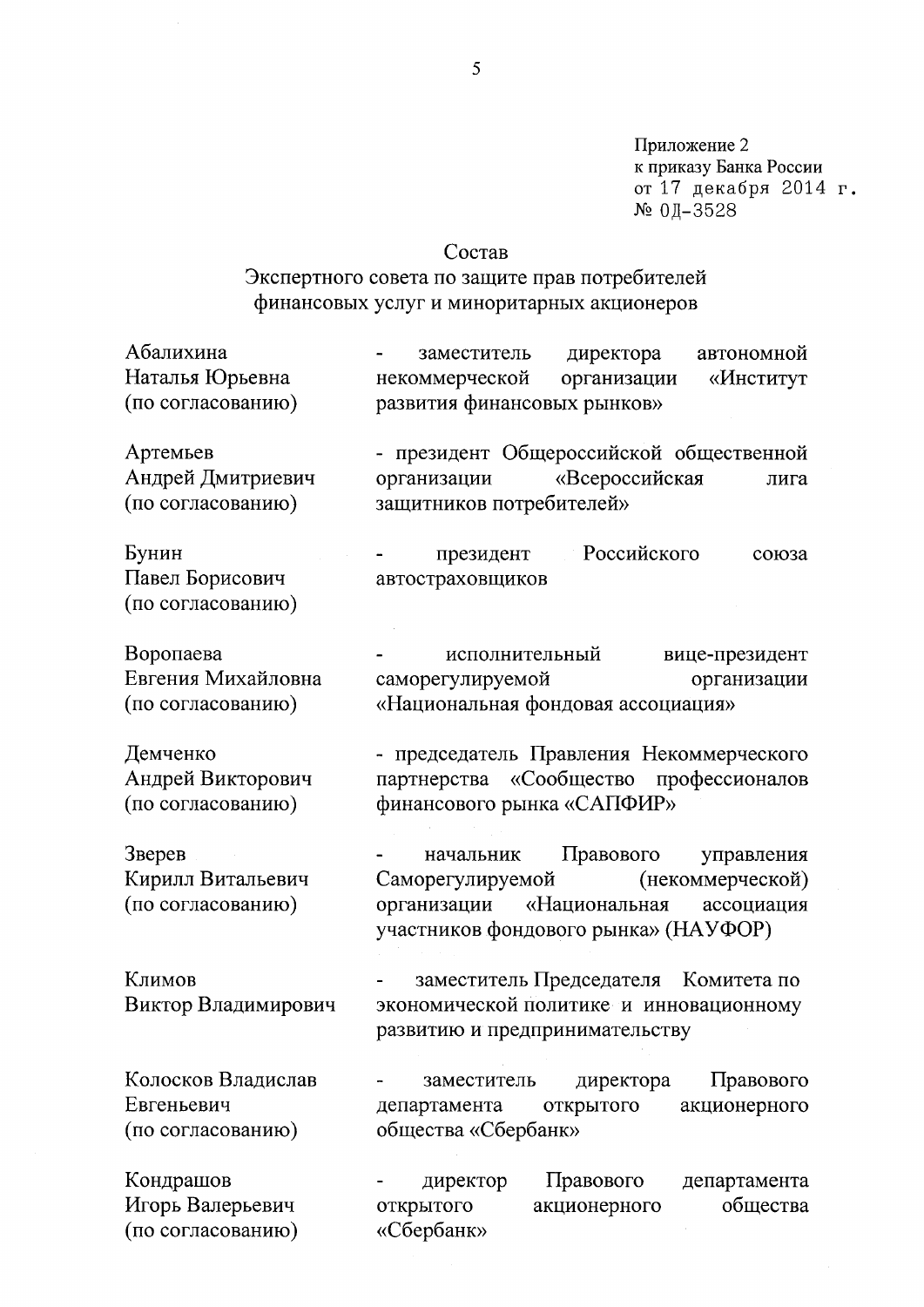Майданюк Виктор Игоревич (по согласованию)

Медведев Павел Алексеевич (по согласованию)

Мехтиев Эльман (по согласованию)

Недельский Михаил Николаевич (по согласованию)

Никитина Ирина Анатольевна (по согласованию)

Новиков Сергей Васильевич (по согласованию)

Паранич Андрей Владимирович (по согласованию)

генеральный директор общества  $\mathbf c$ ограниченной ответственночтью «ФинСтарт», директор саморегулируемой организации некоммерческого партнерства «Объединение МиР»

Прусаков Олег Владимирович (по согласованию)

начальник Управления защиты прав потребителей Федеральной службы  $\Pi$ O надзору в сфере защиты прав потребителей и благополучия человека

Садритдинов Дамир Накипович (по согласованию) - региональный представитель (Свердловская область) Межрегиональной общественной организации по защите прав потребителей «БЛОК-ПОСТ»

Сафиулин - управляющий Федерального общественно-Марат Шамилевич государственного фонда защите прав по (по согласованию) вкладчиков и акционеров

- председатель Правления Общероссийской общественной потребителей организации «ФинПотребСоюз»

- финансовый омбудсмен

- член Правления ЗАО «ДжиИ Мани Банк»

генеральный директор закрытого акционерного общества «Регистраторское общество «СТАТУС»

- исполнительный директор Некоммерческого партнерства «Объединение профессиональных управляющих финансового рынка»

- эксперт журнала «Стандарты и качество»,

главный редактор журнала «Мир измерений»